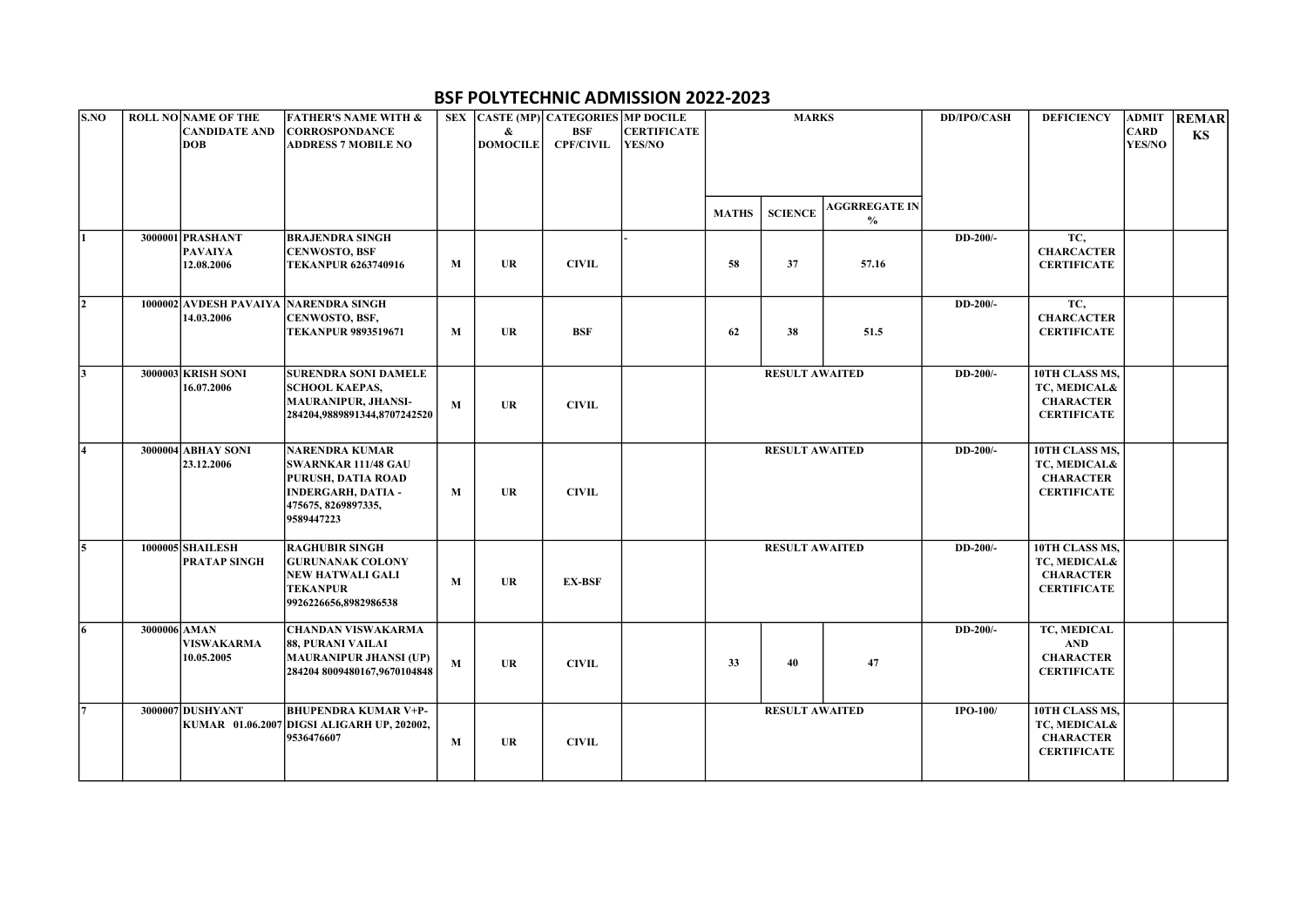| l8. | 02/12/2006                              | 3000008 SAURABH KUMAR BIJENDRA KUMAR<br>KUSHWAH AT-MOHNA PU-<br>PANSOHI, PS-<br><b>BHAGWANPUR, DIST-</b><br>SIWAN 841417, 9939644791    | M | UR         | <b>CIVIL</b> |                                                  | 50                    | 65                    | 60.66 | DD-200/-                                   | 10TH CLASS MS,<br>TC, MEDICAL&<br><b>CHARACTER</b><br><b>CERTIFICATE</b>                                                                            |  |
|-----|-----------------------------------------|-----------------------------------------------------------------------------------------------------------------------------------------|---|------------|--------------|--------------------------------------------------|-----------------------|-----------------------|-------|--------------------------------------------|-----------------------------------------------------------------------------------------------------------------------------------------------------|--|
| l9. | 3000009 SUMIT KUMAR<br>03/03/2006       | <b>SANJAY KUMAR SINGH</b><br>V+P-DIGSI ALIGARH UP<br>202002 9758395531                                                                  | M | <b>UR</b>  | <b>CIVIL</b> |                                                  | <b>RESULT AWAITED</b> |                       |       | 100+100 IPO                                | 10TH CLASS MS,<br>TC, MEDICAL&<br><b>CHARACTER</b><br><b>CERTIFICATE</b>                                                                            |  |
| 10  | 01/01/2007                              | 3000010 ABHINAY KUMAR AJAY KUMAR GUPTA VILL<br>& PO-KHURMABAD DISTT-<br><b>ROHTAS (SASARAM) BIHAR</b><br>821108, 8084916322             | M | <b>UR</b>  | <b>CIVIL</b> |                                                  |                       | <b>RESULT AWAITED</b> |       | DD-200/-                                   | 10TH CLASS MS,<br>TC, MEDICAL&<br><b>CHARACTER</b><br><b>CERTIFICATE</b>                                                                            |  |
| 11  | 3000011 ADARSH KUMAR<br>01/01/2007      | <b>RAMESH GUPTA VILL-</b><br><b>KHURMABAD POST-</b><br><b>KHURMABAD</b> , PS-<br><b>CHENARI DIST-ROHTAS</b><br>821108, 9304630003       | M | UR         | <b>CIVIL</b> |                                                  | <b>RESULT AWAITED</b> |                       |       | DD-200/-                                   | 10TH CLASS MS,<br>TC, MEDICAL&<br><b>CHARACTER</b><br><b>CERTIFICATE</b>                                                                            |  |
| 12  | 3000012 ANURAG YADAV<br>04.09.2006      | <b>JANDEL SINGH YADAV,</b><br>VILL- JAURASI, DABRA<br><b>GWALIOR (MP)</b>                                                               | M | <b>UR</b>  | <b>CIVIL</b> |                                                  | 55                    | 40                    | 50    | <b>RECIEPT NO. 25</b><br><b>CASH 200/</b>  | TC, MEDICAL<br><b>AND</b><br><b>CHARACTER</b><br><b>CERTIFICATE</b>                                                                                 |  |
| 13  | 3000013 RAHUL YADAV<br>15.02.2006       | <b>S/O SHYAM NARESH SINGH</b><br><b>CHHKU KA PURA PO-</b><br>AKODA DISTT. BHIND<br>477332 9893476803,<br>8900731803                     | M | <b>UR</b>  | <b>CIVIL</b> |                                                  | 47                    | 59                    | 53.83 | <b>RECIEPT NO. 15</b><br><b>CASH 200/-</b> | TC, MEDICAL<br><b>AND</b><br><b>CHARACTER</b><br><b>CERTIFICATE</b>                                                                                 |  |
| 14  | <b>1000014 AJAY SINGH</b><br>31.03.2004 | <b>SAI</b><br><b>RAM AVTAR</b><br>NAGAR NEARBY ADHERSH<br><b>GOSHALA LALTIPARA ON</b><br>474006 9340785617,<br>6264875915               | M | <b>OBC</b> | <b>BSF</b>   | <b>CASTE</b><br><b>CERTIFICATE</b><br><b>OBC</b> | 71                    | 60                    | 67.6  | DD-200/-                                   | <b>FATHER</b><br><b>SERVICE</b><br><b>CERTIFICATE,</b><br><b>TC MEDICAL</b><br><b>AND</b><br><b>CHARACTER</b><br><b>CERTIFICATE</b><br><b>NO DD</b> |  |
| 15  | 05/02/2001                              | 3000015 NEELESH KUMAR   MAHAVEER SINGH VILL-<br><b>SANTOSHPUR POST</b><br>PARASANA DISTT ETAWAH<br>UP, 206123 7505599043,<br>9627692823 | M | UR         | <b>CIVIL</b> |                                                  | 79                    | 77                    | 74.66 | <b>CASH-200/-</b><br><b>RECIEPT NO. 17</b> | TC, MEDICAL<br><b>AND</b><br><b>CHARACTER</b><br><b>CERTIFICATE</b>                                                                                 |  |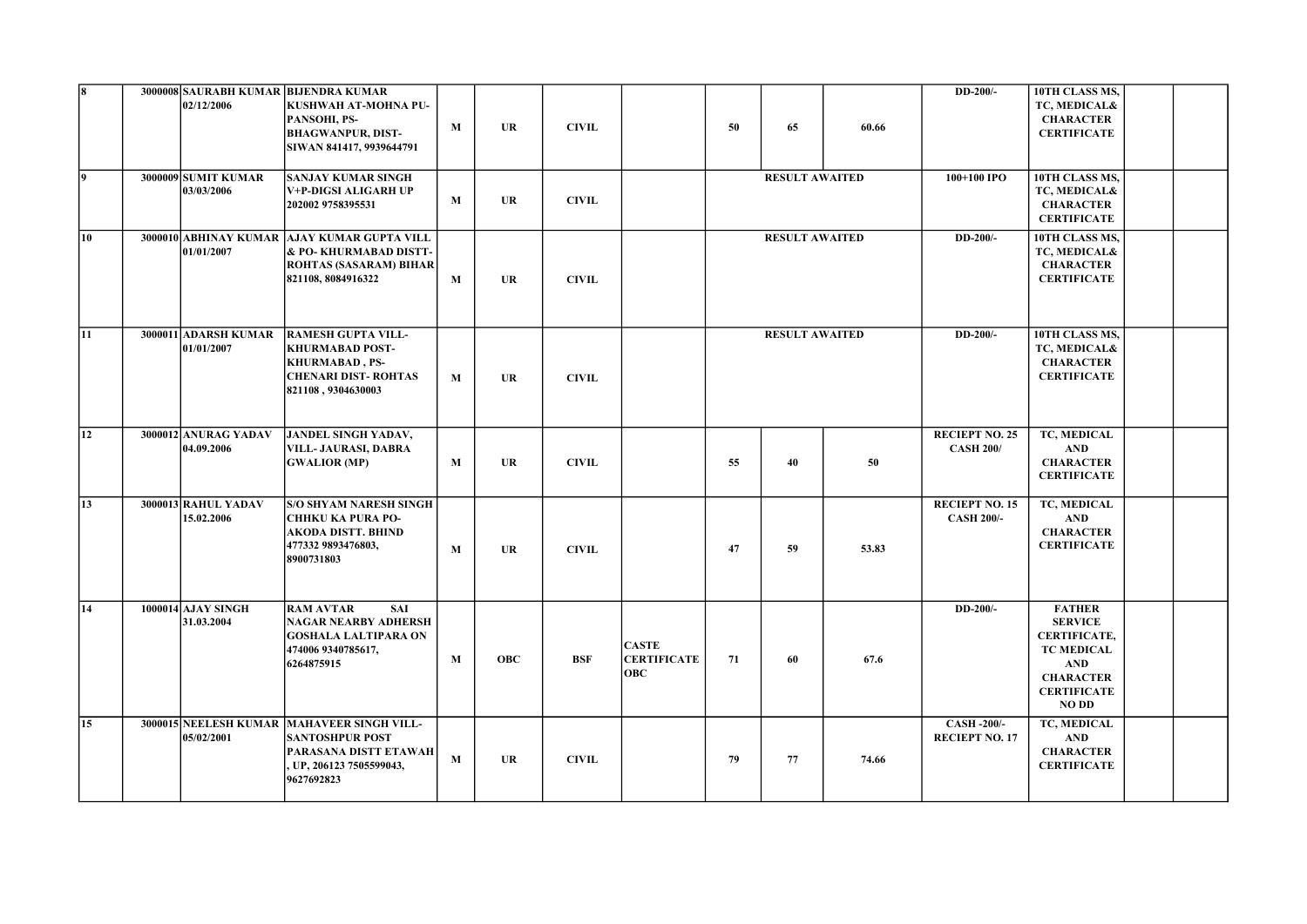| $\overline{16}$ | <b>3000016 VINAY KUMAR</b><br>07/11/2006 | <b>UMESH CHANDRA VILL-</b><br><b>SANTOSHPUR POST-</b><br>PARSANA DIST ETAWAH<br>(UP) 206123 9758056810,<br>6396693108                                                           | M | UR        | <b>CIVIL</b>                                 | 53 | 82 | 73.66 | <b>CASH-200/-</b><br><b>RECIEPT NO. 16</b> | TC, MEDICAL<br><b>AND</b><br><b>CHARACTER</b><br><b>CERTIFICATE</b> |                                        |
|-----------------|------------------------------------------|---------------------------------------------------------------------------------------------------------------------------------------------------------------------------------|---|-----------|----------------------------------------------|----|----|-------|--------------------------------------------|---------------------------------------------------------------------|----------------------------------------|
| 17              | 1000017 YOGESH SAINI<br>18.08.2002       | <b>RAM NATH</b><br>ADD-<br>H8 UNIT-SDG (WE) BSF<br><b>CHANDIGARH ADD: V/PO</b><br><b>KARASAN DISTT- AMBALA</b><br>HARYANA 134202 6283868545                                     | M | UR        | <b>BSF</b>                                   | 62 | 47 | 64.66 | 100+100 IPO                                | TC, MEDICAL<br><b>AND</b><br><b>CHARACTER</b><br><b>CERTIFICATE</b> |                                        |
| $\overline{18}$ | <b>3000018 ANSHU KUMAR</b><br>04.04.2006 | <b>MADAN PRASAD AT"</b><br><b>MAHNA PO" BANSOHI PS</b><br><b>BHAGWANPUR DISTT.</b><br>SIWAN 841417 9771920524                                                                   | M | <b>UR</b> | <b>CIVIL</b>                                 | 66 | 76 | 69.5  | DD-200/-                                   | TC, MEDICAL<br><b>AND</b><br><b>CHARACTER</b><br><b>CERTIFICATE</b> |                                        |
| $\overline{19}$ | 1000019 HARSHIT SINGH                    | <b>MAHIMAN SINGH MEHRA</b><br>MEHRA 29/08/2005 UNIT-SHQ BSF SHILLONG<br>PO-MAWPAT, DISTT-EAST<br><b>KHASHI HILLS,</b><br>MEGHALYA 793012<br>8851387308                          | M | UR        | <b>BSF</b>                                   | 42 | 54 | 61    | DD-200/-                                   | TC, MEDICAL<br><b>AND</b><br><b>CHARACTER</b><br><b>CERTIFICATE</b> |                                        |
| $ 20\rangle$    | 1000020 AMIT YADAV<br>16/12/2003         | <b>ANIL KUMAR VILL-</b><br><b>PRANPURA WF: GOPAL</b><br>PURA REWARI,<br><b>HARYANA 123101</b><br>8059182618                                                                     | M | <b>UR</b> | BSF                                          | 71 | 55 | 70.4  | $DD-200/-$                                 | TC, MEDICAL<br><b>AND</b><br><b>CHARACTER</b><br><b>CERTIFICATE</b> |                                        |
| 21              | <b>3000021 ATUL MISHRA</b><br>1/07/2002  | YOGENDRA MISHRA<br><b>V/POST-SEMARIYA TEH-</b><br><b>RAMPUR BAGHELAN</b><br><b>DISTT-SATNA (MP)</b><br>485775, 6263842495                                                       | M | UR        | <b>CIVIL</b>                                 | 96 | 82 | 85.16 | $DD-200/-$                                 | <b>TC AND</b><br><b>CHARATER</b><br><b>CERTIFICATE</b>              |                                        |
| 22              | 1000022 ALOK DWIVEDI<br>07/12/2006       | <b>SHAILENDRA KUMAR,</b><br><b>ADD: HANUMAN NAGAR</b><br><b>NEW BASTI WARD NO-15</b><br><b>HARSHIT CONVENT</b><br><b>SCHOOL DISTICT-</b><br><b>SATANA 485005,</b><br>9977454041 | M | <b>UR</b> | <b>BSF</b><br><b>ADOPTED</b><br><b>CHILD</b> | 76 | 46 | 70.16 | $DD-200/-$                                 | <b>TC AND</b><br><b>CHARATER</b><br><b>CERTIFICATE</b>              | BSF<br><b>ADOPTE</b><br><b>D CHILD</b> |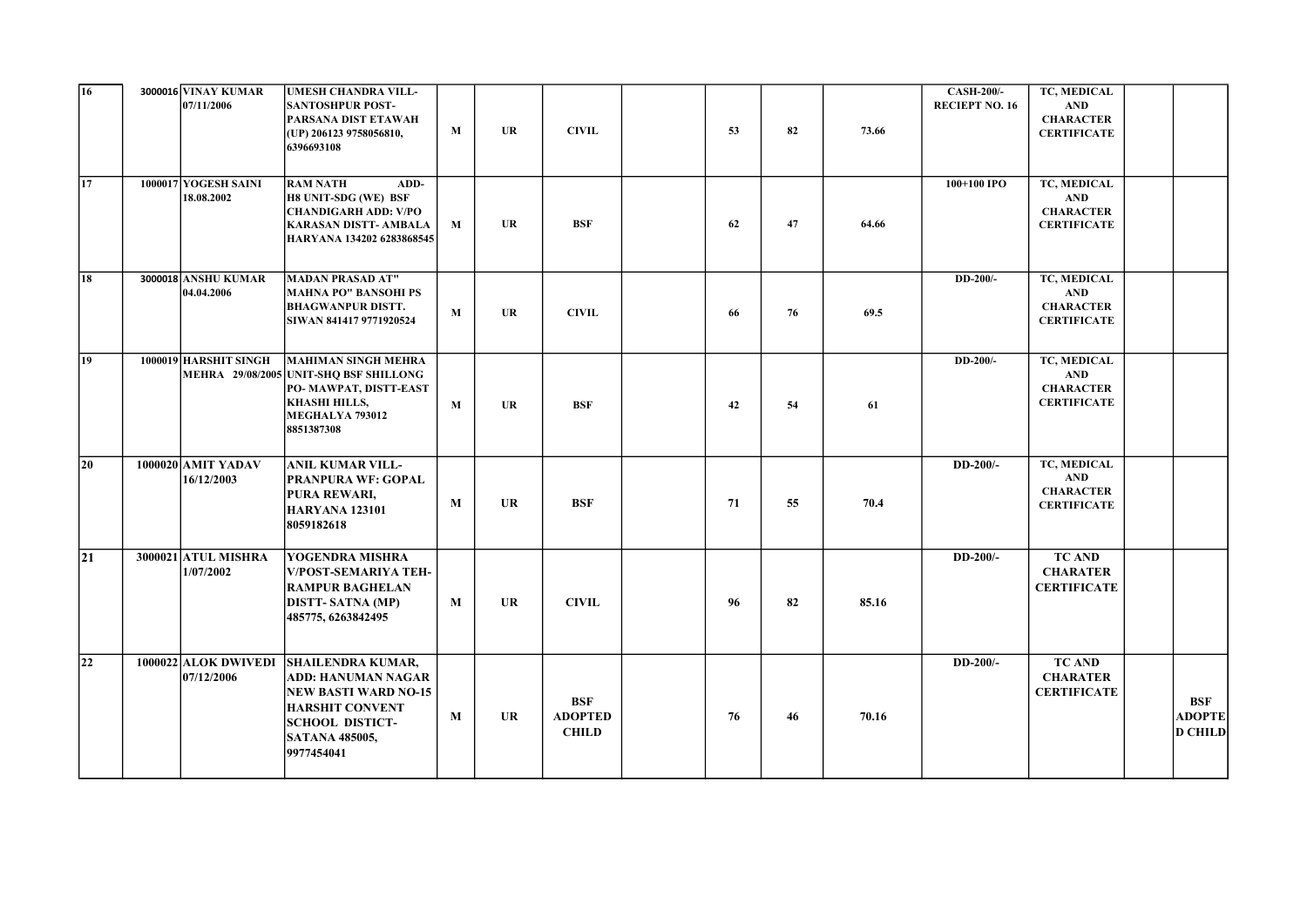| $\sqrt{23}$<br> 24 | <b>3000023 KAUSHAL PAL</b><br>14/08/2004         | <b>RAGHUVESH CHANDRA</b><br>PAL VILL-HUKARI POST-<br><b>DUDHMA ALIGARH (UP)</b><br>8972006212<br>3000024 AVDESH KUMAR RAGHUVESH CHANDRA<br>PAL VILL-HUKARI POST- | M | <b>UR</b> | <b>CIVIL</b> | 53 | 66                    | 68.5                                    | <b>CASH-200/-</b><br><b>RECIEPT NO. 19</b><br><b>CASH -200/-</b><br><b>RECIEPT NO 18</b> | <b>TC,MEDICAL</b><br><b>CHARACTER</b><br><b>CERTIFICATE</b><br>X-CLASS<br><b>MARKSHEET,</b>   |  |
|--------------------|--------------------------------------------------|------------------------------------------------------------------------------------------------------------------------------------------------------------------|---|-----------|--------------|----|-----------------------|-----------------------------------------|------------------------------------------------------------------------------------------|-----------------------------------------------------------------------------------------------|--|
|                    |                                                  | <b>DUDHMA ALIGARH (UP)</b><br>8972006212                                                                                                                         | M | <b>UR</b> | <b>CIVIL</b> |    | <b>RESULT AWAITED</b> |                                         |                                                                                          | TC, MEDICAL&<br><b>CHARCTER</b><br><b>CERTIFICATE</b>                                         |  |
| $ 25\rangle$       | 3000025 ABHAY<br>24/08/2005                      | <b>S/O SUNDER V/PO-</b><br><b>ANANGPUR GULARIYA</b><br><b>MOHALLA AMARNAGAR</b><br><b>FARIDABAD (HR)</b><br>9250222212                                           | M | <b>UR</b> | <b>CIVIL</b> | 33 | 45                    | 59.33                                   | DD-200/-                                                                                 | TC, MEDICAL&<br><b>CHARACTER</b><br><b>CERTIFICATE</b>                                        |  |
| $\overline{26}$    | 3000026 SAURABH                                  | <b>BIJENDRA KUMAR</b><br>KUMAR 2/12/2006 KUSHWAH AT-MOHNA<br>POST-BANSOHI, PS-<br><b>BHAGWANPUR, DIST-</b><br>SIWAN 841417, 9939644791                           | M | <b>UR</b> | <b>CIVIL</b> | 50 | 65                    | <b>MARKSHEET</b><br><b>NOT VERIFIED</b> | DD-200/-                                                                                 | <b>MARKSHEET,</b><br>TC, MEDICAL&<br><b>CHARACTER</b><br><b>CERTIFICAT</b>                    |  |
| 27                 | 1000027 KRISHNAPAL<br><b>SINGH</b><br>15/07/2005 | <b>MAHIPAL SINGH LINE</b><br><b>NO. 1 SHYAM BABA KA</b><br><b>MANDIR BIRLANAGAR,</b><br><b>HAZIRA 474001</b><br>8949441154, 6263618633                           | M | <b>UR</b> | <b>BSF</b>   | 69 | 65                    | 72.6                                    | <b>CASH 200/-</b><br><b>RECIEPT NO.21</b>                                                | TC, MEDICAL&<br><b>CHARACTER</b><br><b>CERTIFICATE</b><br><b>SRVICE</b><br><b>CERTIFICATE</b> |  |
| 28                 | <b>3000028 DAKSH KUMAR</b><br>10/12/2006         | <b>ASHOK KUMAR PATHAK</b><br><b>COLONY TEKANPUR</b><br>GWL. 475005 6204301502,<br>996212351                                                                      | M | <b>UR</b> | <b>CIVIL</b> | 54 | 61                    | 58.16                                   | DD-200/-                                                                                 | TC, MEDICAL,<br><b>CHARACTER</b><br><b>CERTIFICATE</b>                                        |  |
| $ 29\rangle$       | 3000029 NITIN RATHORE<br>21/03/2008              | <b>DINESH SINGH RATHORE</b><br><b>ADD: KUNJVIHAR COLONY 60</b><br>FEET ROAD GWALIOR (MP)<br>474005 6265876589,<br>8878451837                                     | M | <b>UR</b> | <b>CIVIL</b> | 79 | 68                    | 66.33                                   | DD-200/-                                                                                 | TC,<br><b>MEDICAL&amp;</b><br><b>CHARCTER</b><br><b>CERTIFICATE</b>                           |  |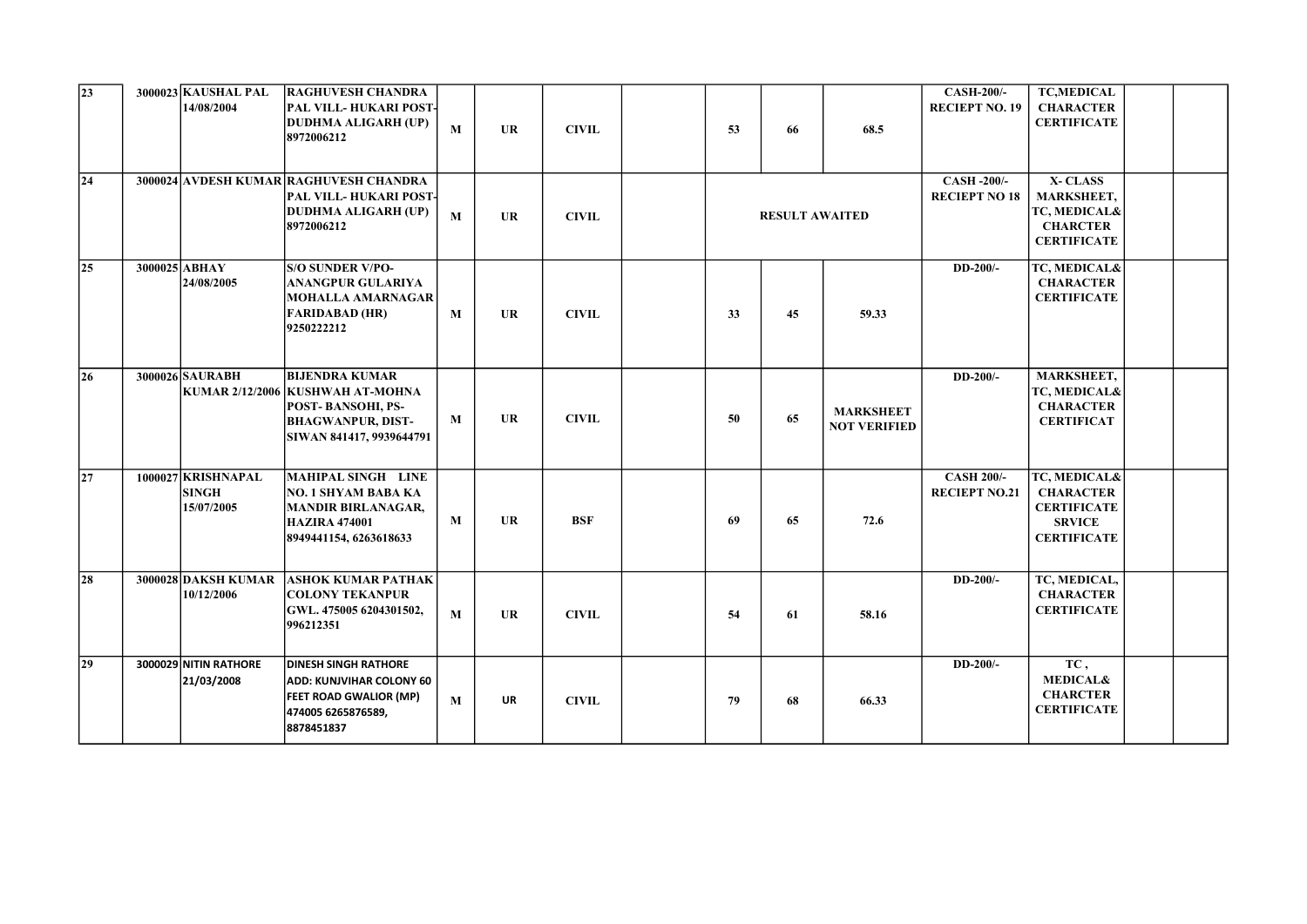| 30 | 3000030 DEEPAK | <b>RATHORE</b><br>23.08.2007        | <b>MOHAR SINGH RATHOR</b><br>KUNJVIHAR 60 FEET ROAD<br><b>GOLA KA MANDIR</b><br><b>GWALIOR(MP) 474005</b>     | M | <b>UR</b> | <b>CIVIL</b> | 74                    | 84                    | 63.66 | CASH 200/- RECIEPT<br><b>NO. 20</b> | TC, MEDICAL,<br><b>CHARACTER</b><br><b>CERTIFICATE</b>                   | <b>BR</b> |
|----|----------------|-------------------------------------|---------------------------------------------------------------------------------------------------------------|---|-----------|--------------|-----------------------|-----------------------|-------|-------------------------------------|--------------------------------------------------------------------------|-----------|
| 31 |                | 3000031 ASHISH BAGHEL<br>10.12.2006 | RAKESH BAGHEL V/POST-<br><b>CHIRULI TEKANPUR DIST.</b><br><b>GWALIOR 475005</b><br>9131673505,6266572056      | M | <b>UR</b> | <b>CIVIL</b> | 86                    | 89                    | 87.33 | CASH 200/-RECIEPT<br><b>NO. 22</b>  | TC, MEDICAL,<br><b>CHARACTER</b><br><b>CERTIFICATE</b>                   |           |
| 32 |                | 3000032 LAKSHYA KUMAR<br>12.12.2006 | <b>RAJESH KUMAR PATHAK</b><br><b>COLONY TEKANPUR</b><br><b>GWALIOR(MP) 475005</b><br>6264045923               | M | <b>UR</b> | <b>CIVIL</b> | 60                    | 63                    | 57.83 | DD-200/-                            | TC, MEDICAL,<br><b>CHARACTER</b><br><b>CERTIFICATE</b>                   |           |
| 33 |                | 1000033 VIVEK KUMAR<br>28/02/2006   | DAMAR LAL MAHTO VILL.-<br>JARWA DISTT-<br>HAZARIBAGH.825336<br>9955218846                                     | М | <b>UR</b> | <b>BSF</b>   |                       | <b>RESULT AWAITED</b> |       | CASH 200/-RECIEPT<br><b>NO. 23</b>  | 10TH CLASS MS,<br>TC, MEDICAL&<br><b>CHARACTER</b><br><b>CERTIFICATE</b> |           |
| 34 |                | 3000034 RAJIB NAYEK<br>16/11/2002   | PRASANTA NAYEK<br>KAMARPUKUR LAHABAZAR<br><b>HOOGHLY 712612</b><br>9775336523                                 | M | <b>UR</b> | <b>CIVIL</b> | 98                    | 83                    | 92.96 | CASH 200/-RECIEPT<br><b>NO. 24</b>  | <b>TC,MEDICAL</b><br><b>CHARACTER</b><br><b>CERTIFICATE</b>              |           |
| 35 | 1000035 HARSH  | 24/10/2005                          | PAWAN KUMAR ADD-17/05<br><b>MITTAL NAGAR NEAR NAND</b><br>CINEMA, MILL ROAD HISSAR,<br>HR 125001 9354414444   | М | <b>UR</b> | <b>BSF</b>   | <b>RESULT AWAITED</b> |                       |       | DD-200/-                            | 10TH CLASS MS,<br>TC, MEDICAL&<br><b>CHARACTER</b><br><b>CERTIFICATE</b> |           |
| 36 | 3000036 TUSHAR | <b>CHATURVEDI</b><br>01/08/2006     | DEVENDRA KUMAR ADD-<br><b>GITAN GALI RAMPUR KALAN</b><br><b>MORENA MP 476229</b><br>8878962565                | М | <b>UR</b> | <b>CIVIL</b> | 48                    | 61                    | 53.66 | IPO-200/-                           | TC, MEDICAL&CHA<br><b>RACTER</b><br><b>CERTIFICATE</b>                   | BR        |
| 37 |                | 1000037 SAHIL KHAN<br>16/01/2004    | YUNISH KHAN ADD-H.NO. 23<br><b>MAHESH NAGAR NEAR</b><br><b>CRISTHAN COLONY RATLAM</b><br>MP 457001 9475963336 | M | <b>UR</b> | <b>BSF</b>   | 34                    | 35                    | 56.16 | IPO-200/-                           | 10TH CLASS MS,<br>TC, MEDICAL&<br><b>CHARACTER</b><br><b>CERTIFICATE</b> |           |